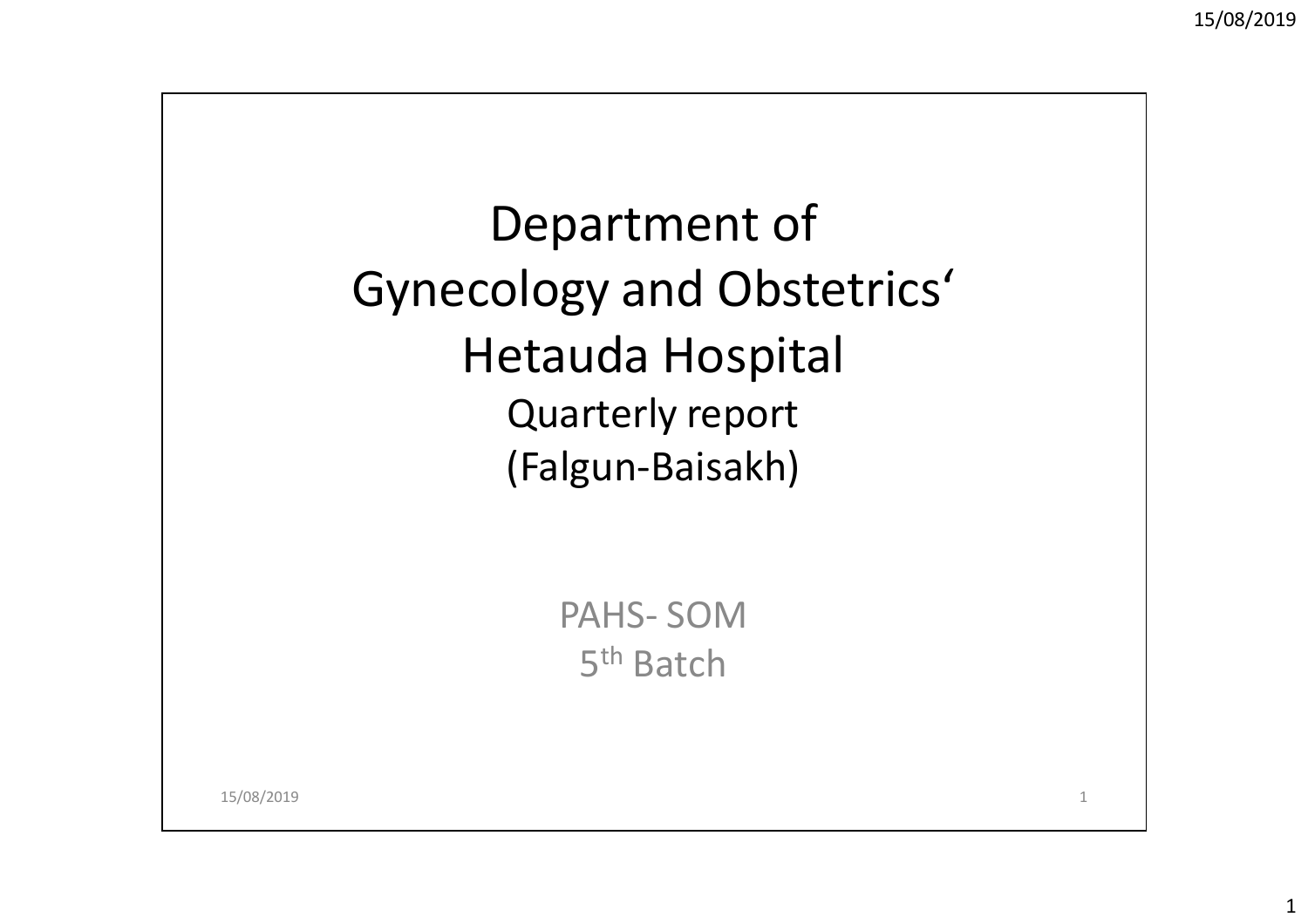## **Outline**

- •Maternal age
- • Mode of delivery
	- Maternal age
- $\bullet$ Week of gestation
- • Caesarean section
	- Maternal age
	- Cause
- •Abortion
- $\bullet$ Hyperemesis Gravidarum
- $\bullet$ Misoprostol induction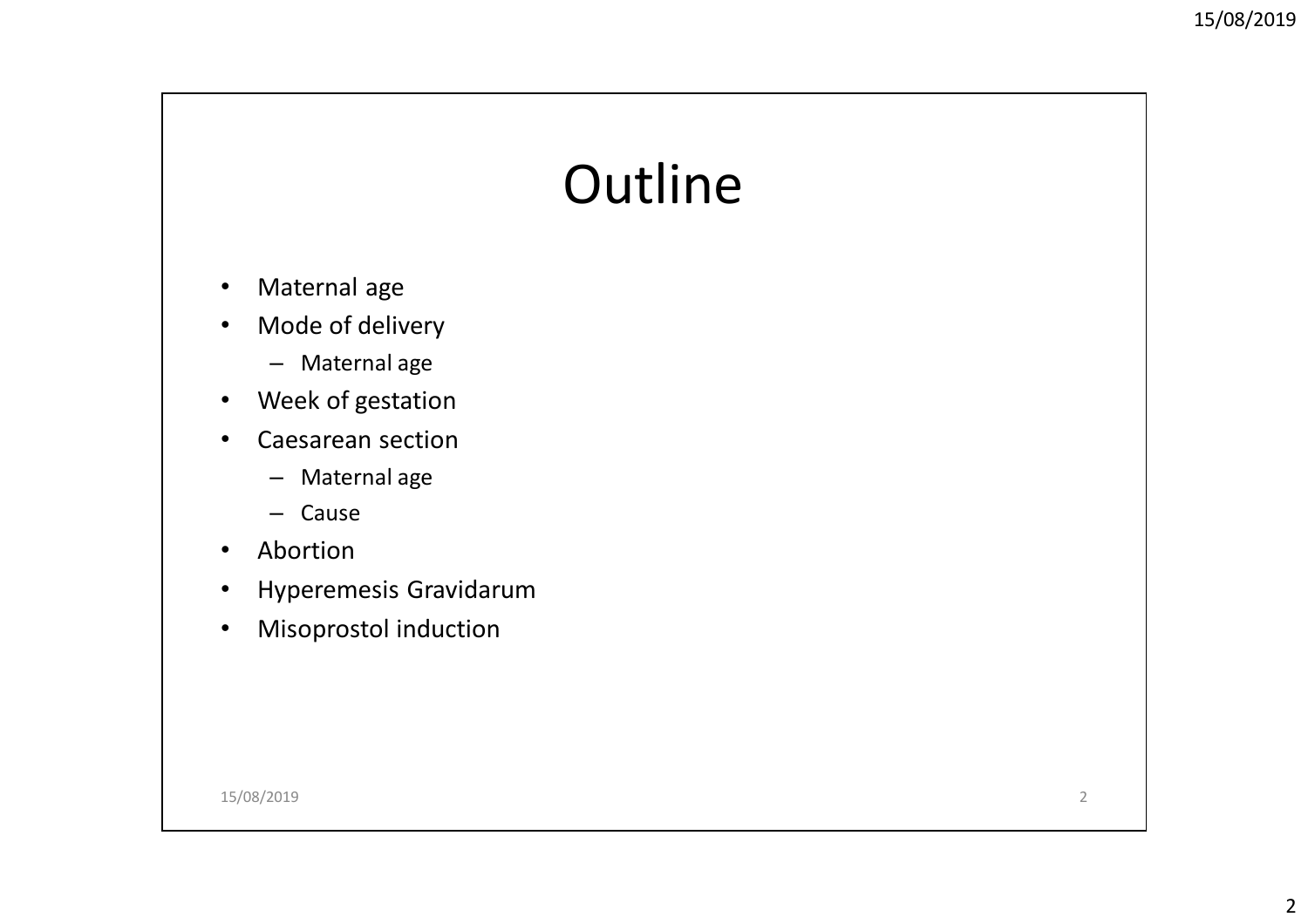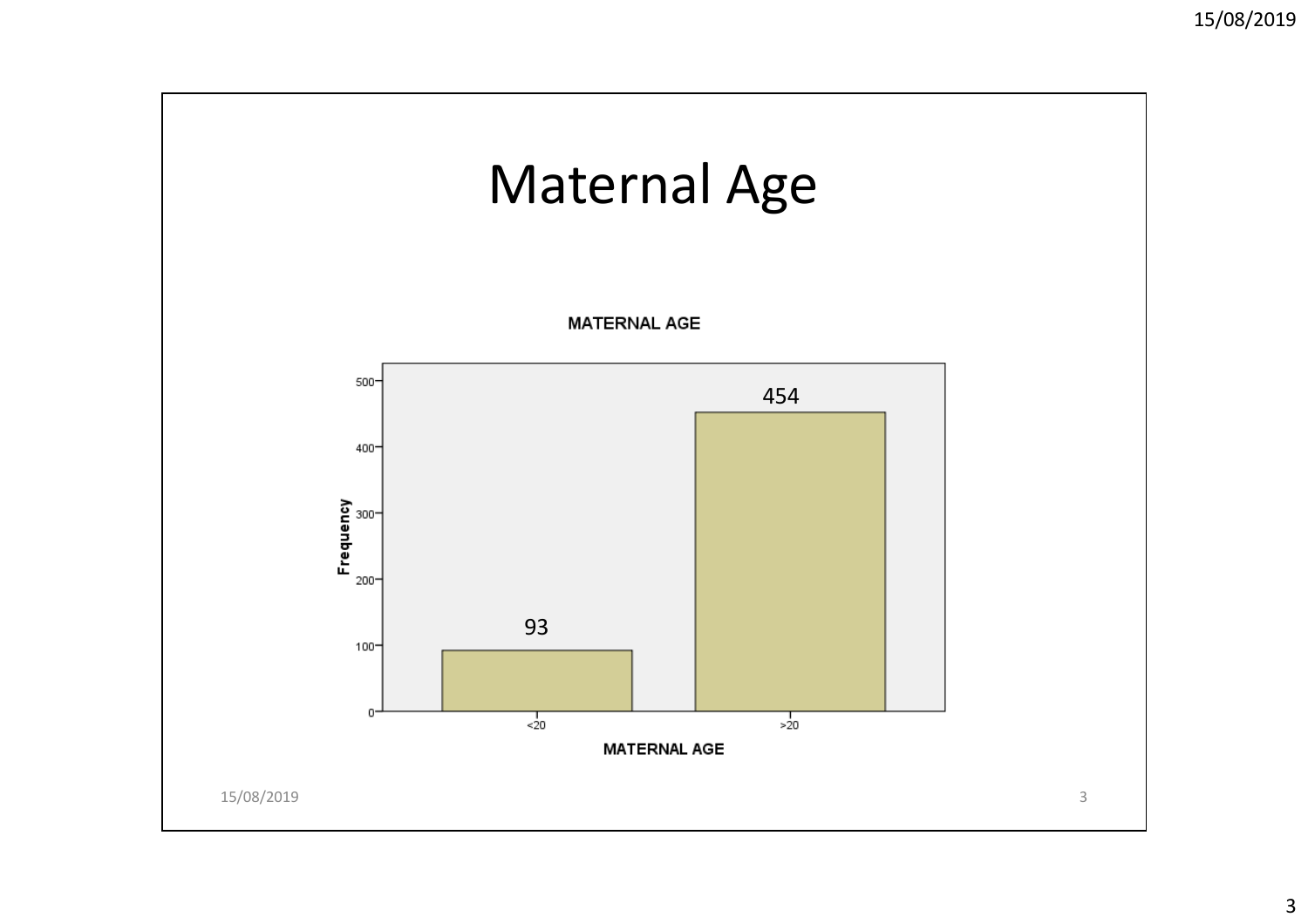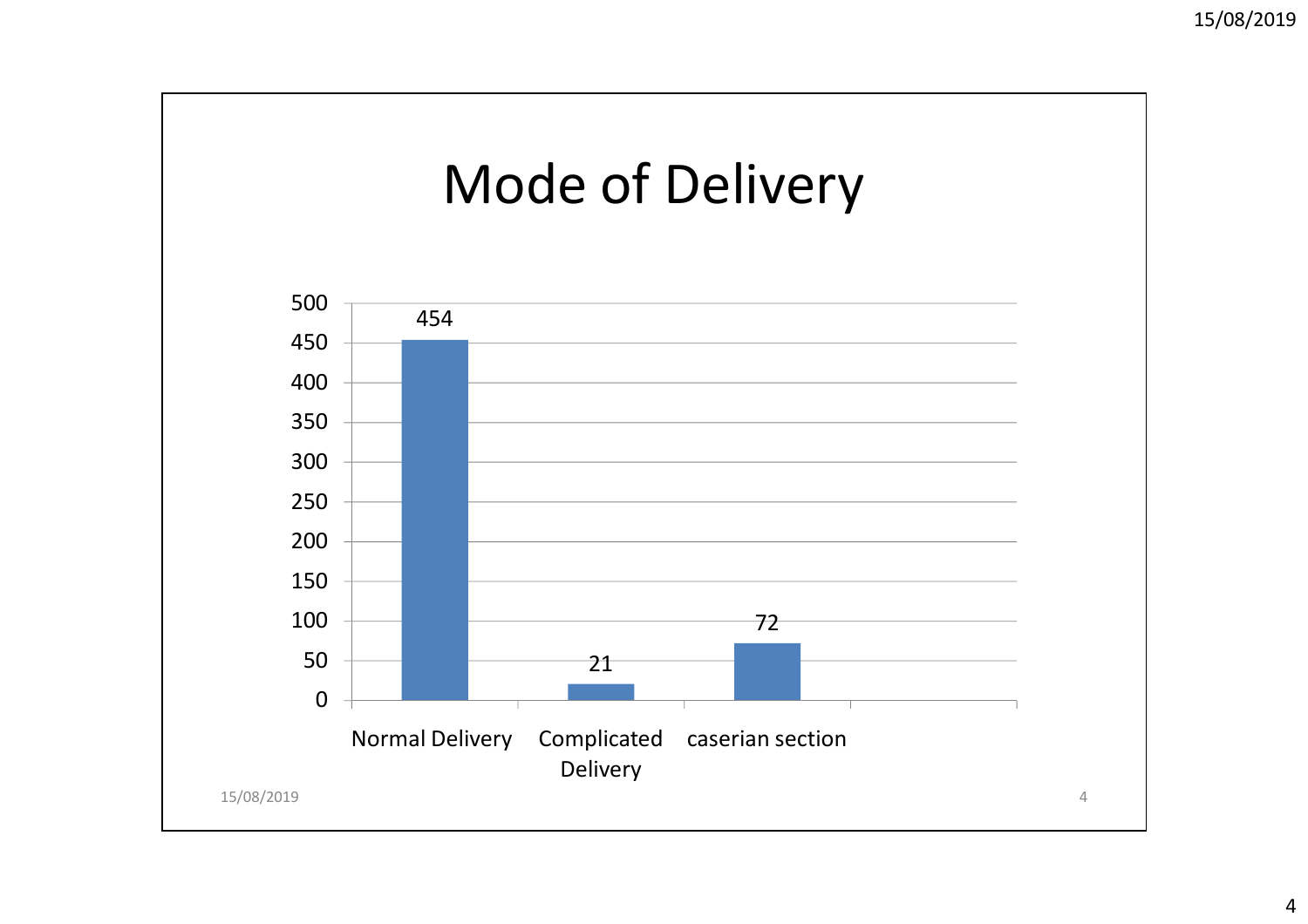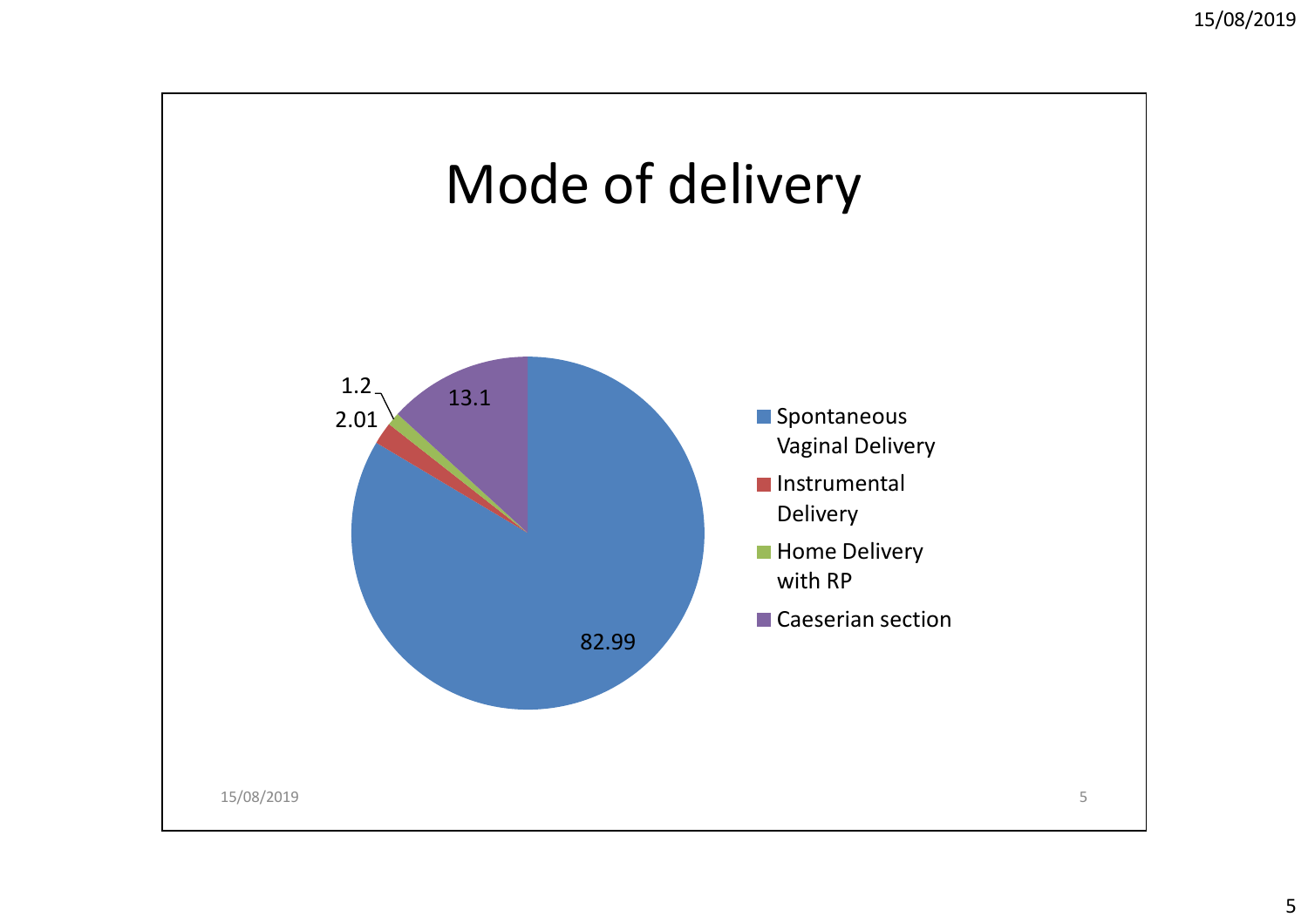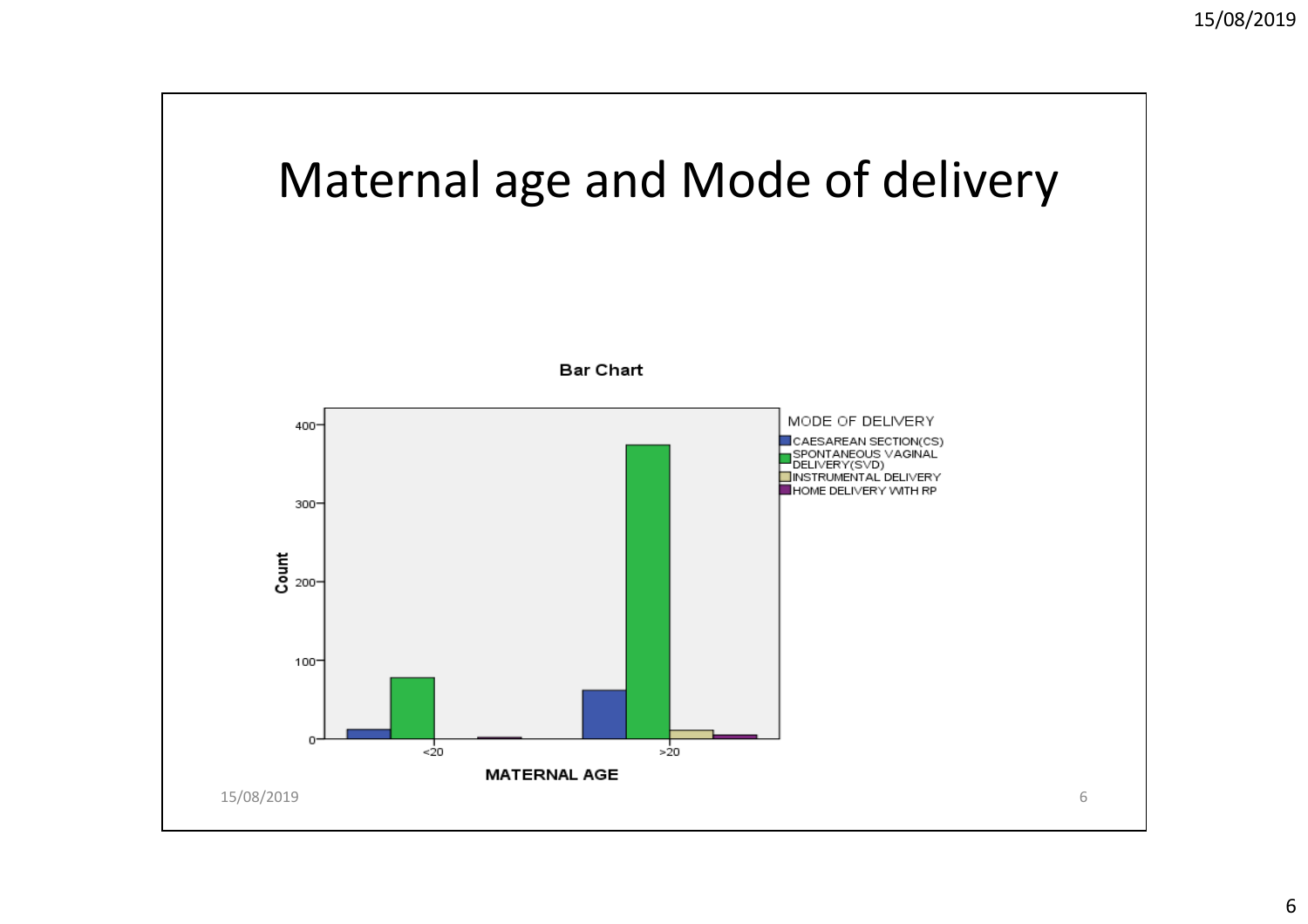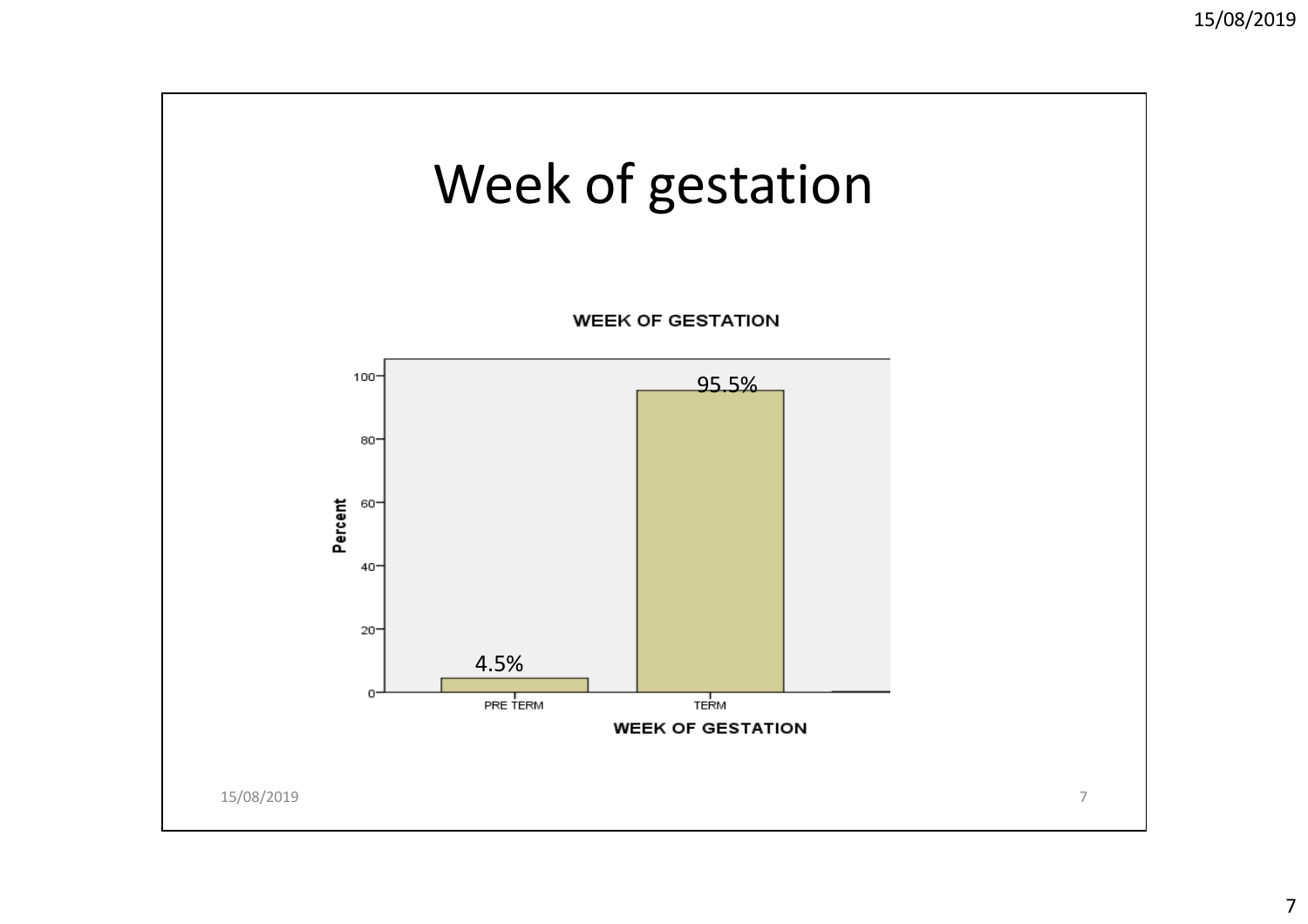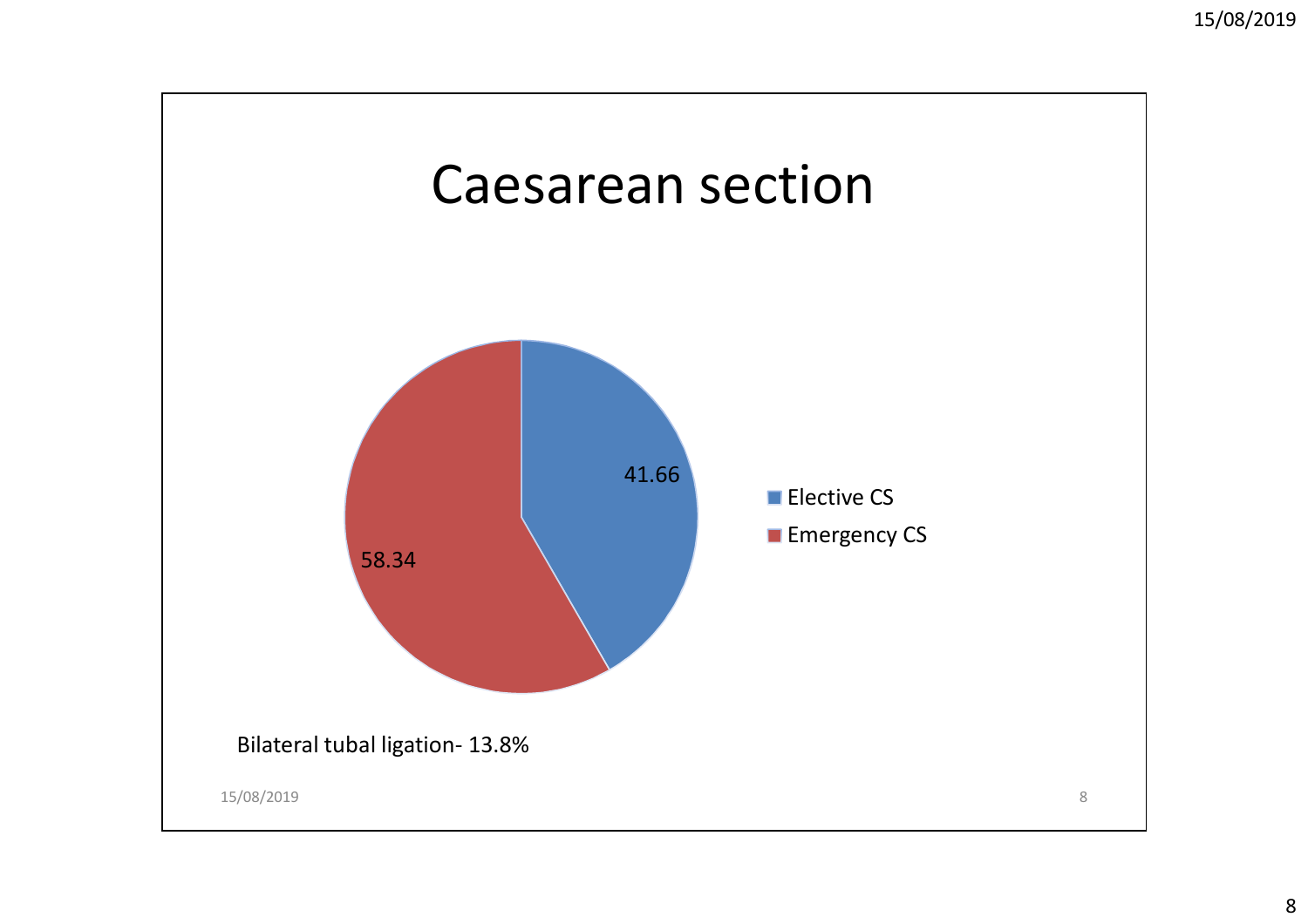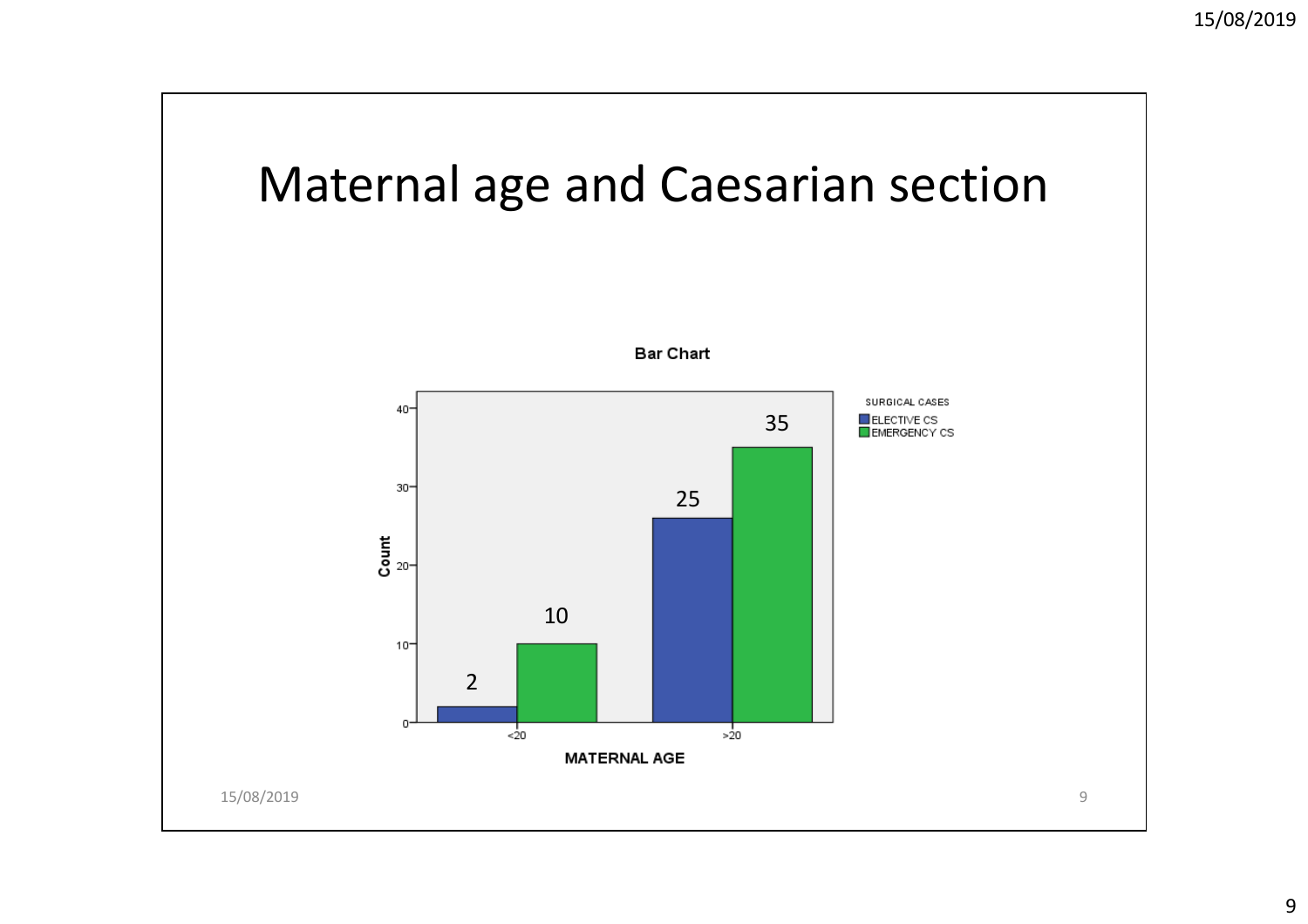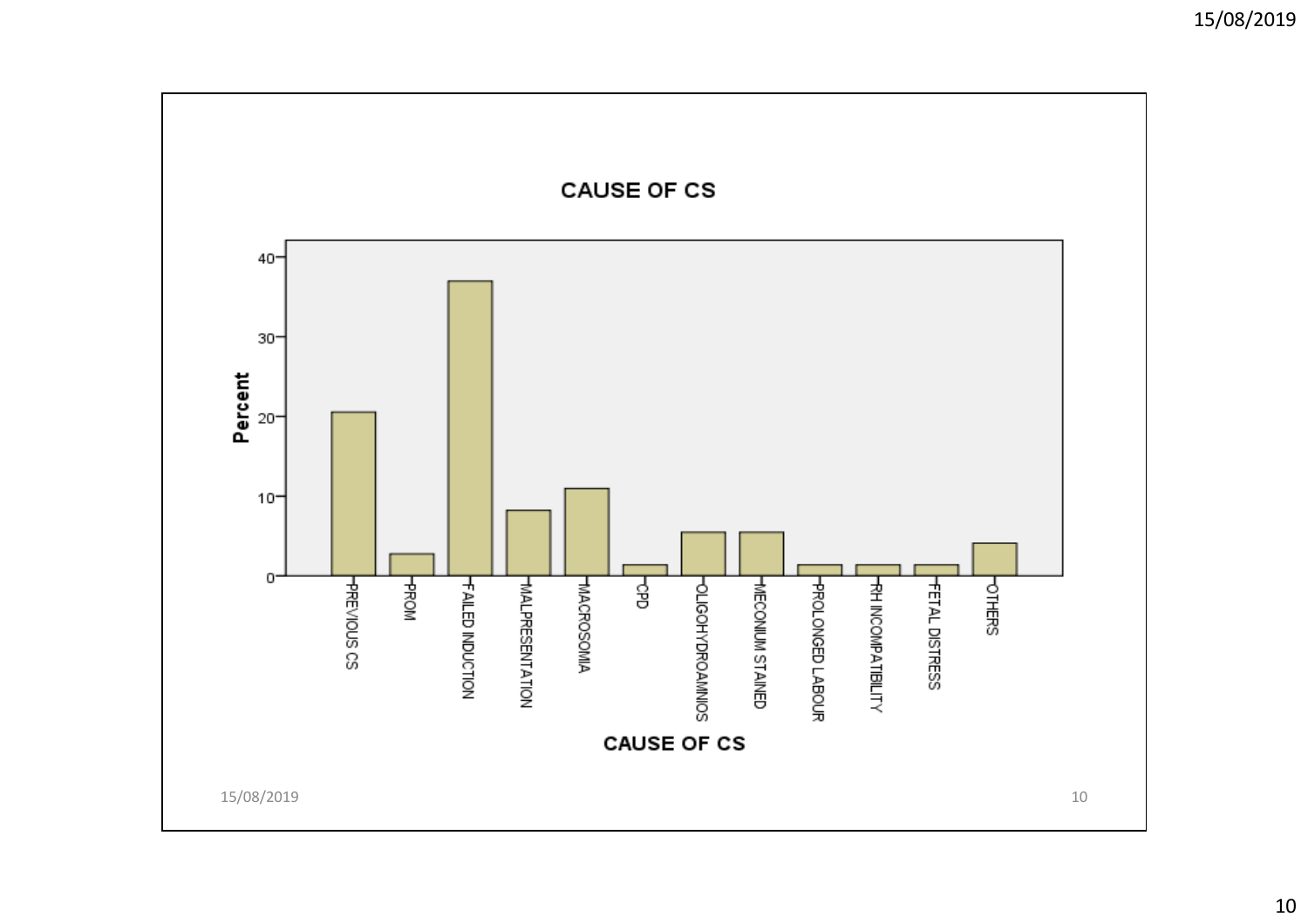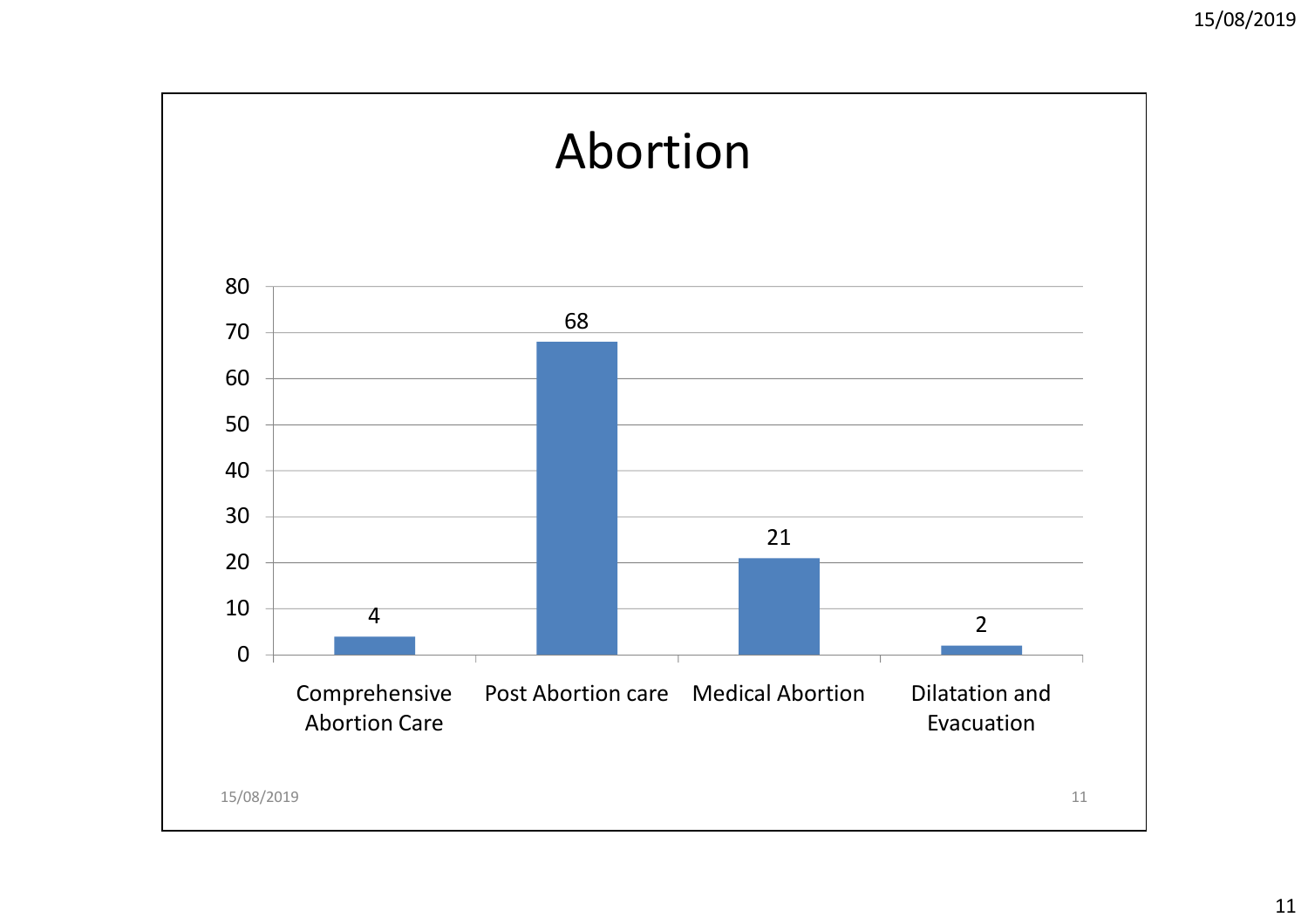## Hyperemesis Gravidarum

- Severe type of vomiting of pregnancy which has got deleterious effect on the health of mother and/or incapacitates her in day to day activities.
- Total cases 37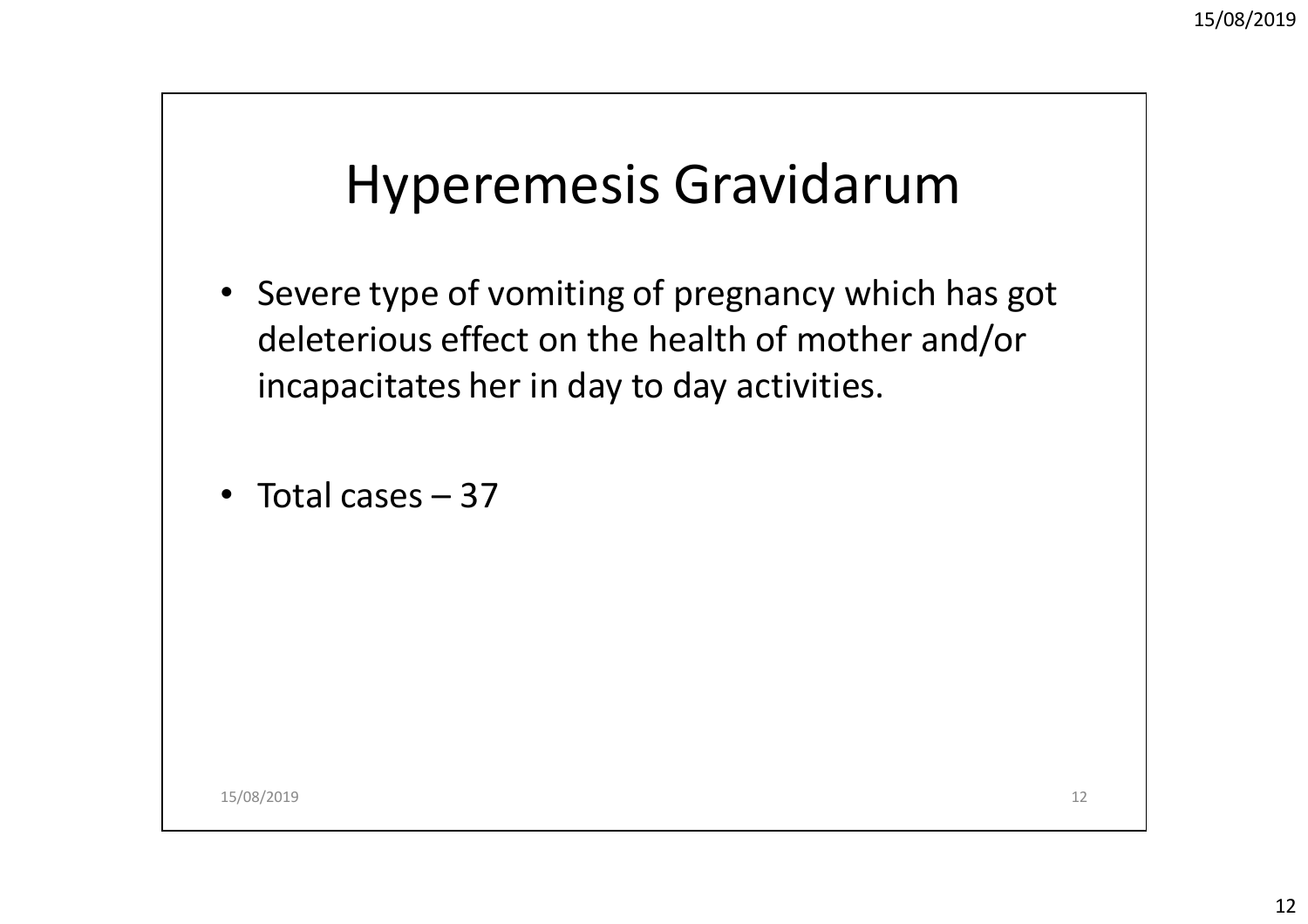## Misoprostol Induction

- Used for cervical ripening
- Given 25-50mg every 3-6 hours by oral or vaginal route
- Total cases -28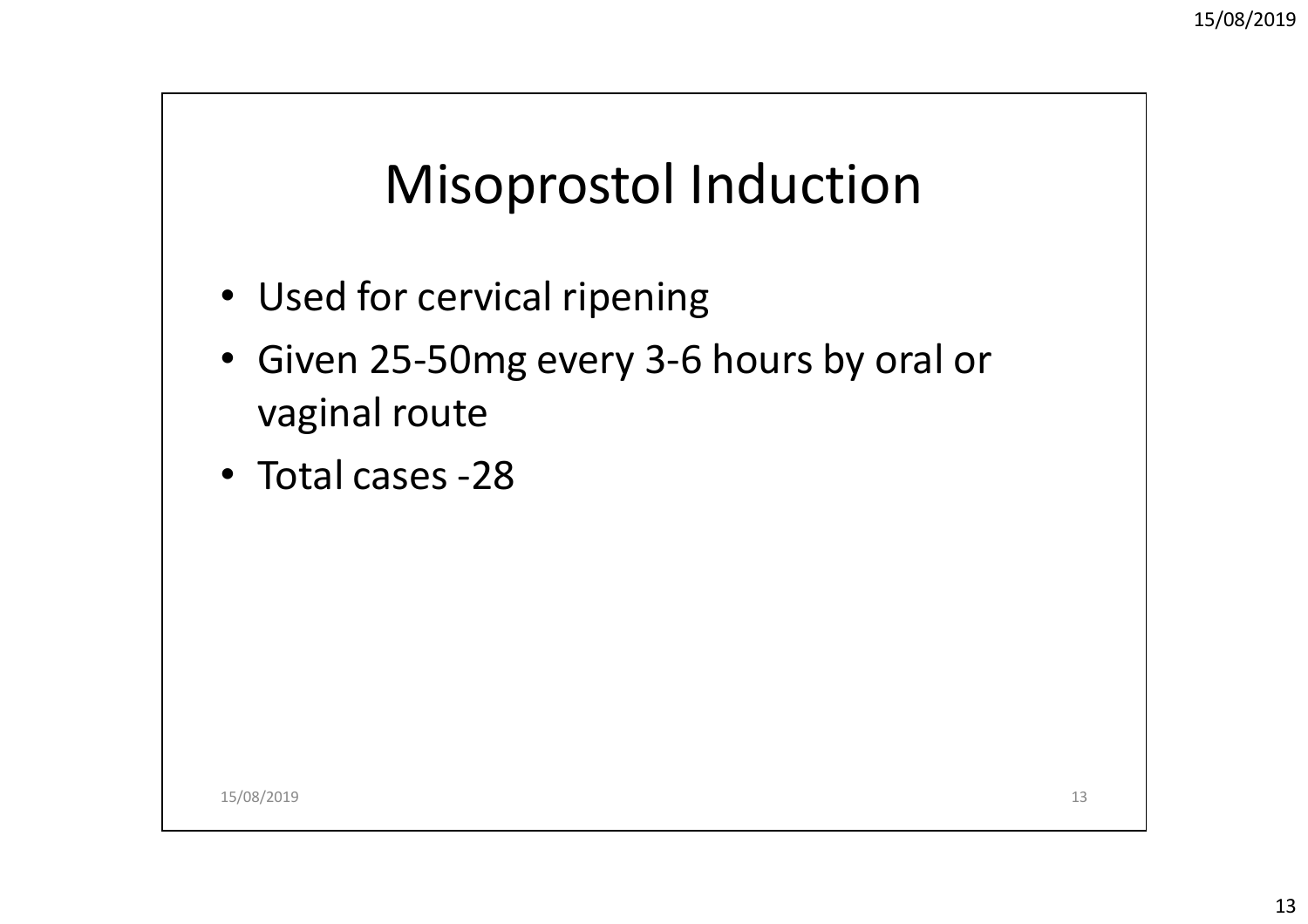